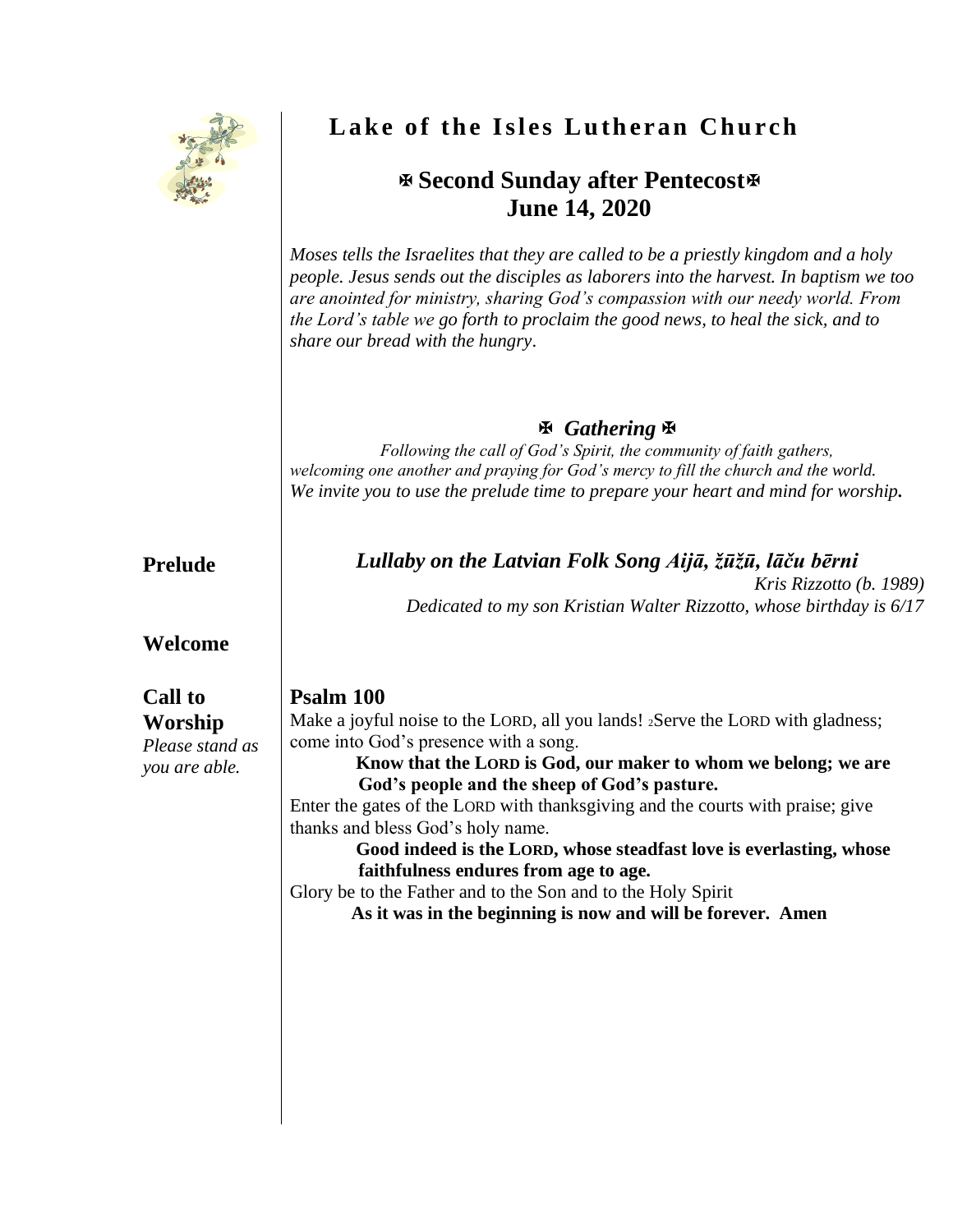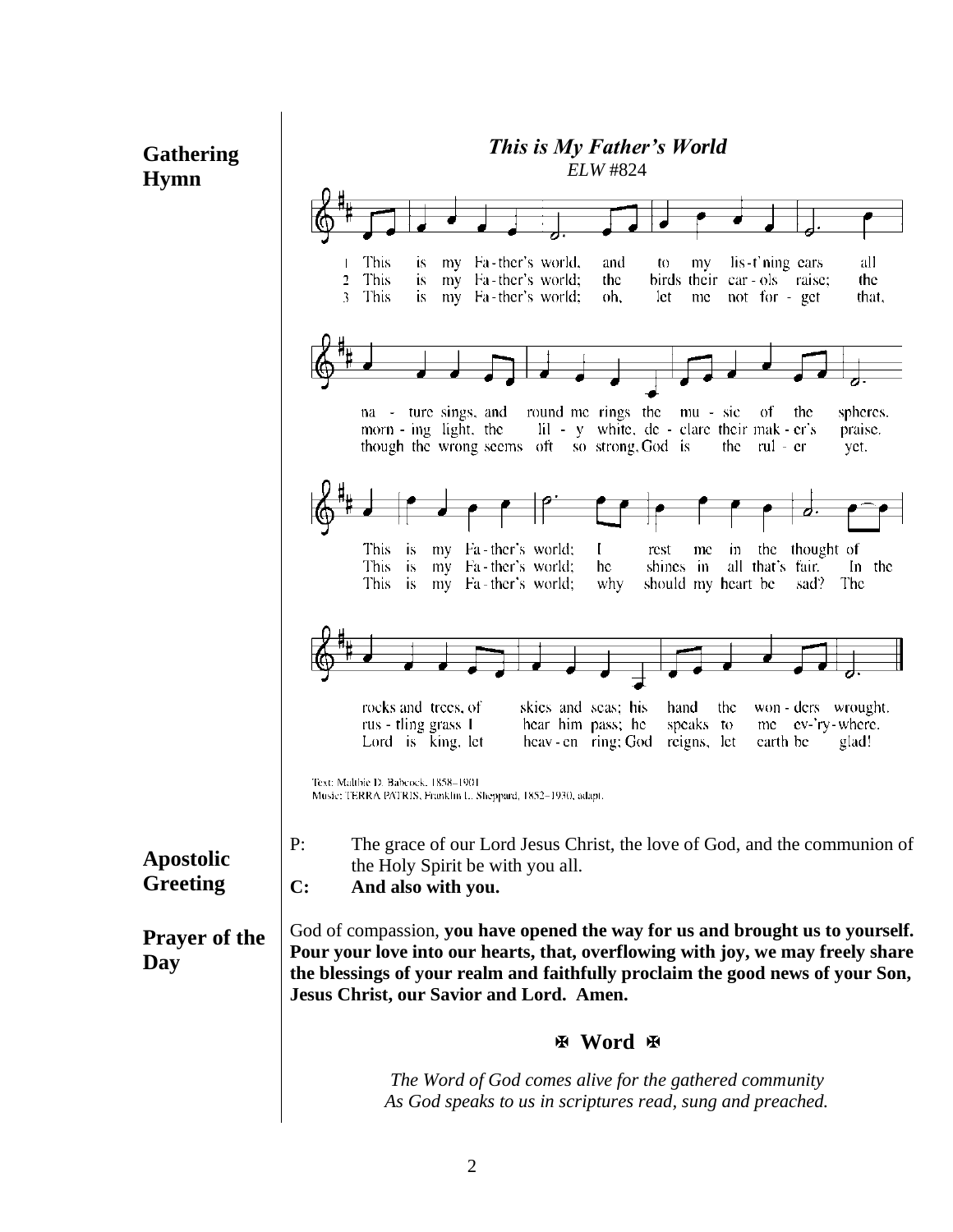

Music: AS THE DEER. Martin J. Nystrom

#### **Reading**

*Genesis 4:1-16 The story of two offerings to God and when Cain murdered Abel.*

Now the man knew his wife Eve, and she conceived and bore Cain, saying, 'I have produced a man with the help of the Lord.' Next she bore his brother Abel. Now Abel was a keeper of sheep, and Cain a tiller of the ground. In the course of time Cain brought to the Lord an offering of the fruit of the ground, and Abel for his part brought of the firstlings of his flock, their fat portions. And the Lord had regard for Abel and his offering, but for Cain and his offering he had no regard. So Cain was very angry, and his countenance fell. The Lord said to Cain, 'Why are you angry, and why has your countenance fallen? If you do well, will you not be accepted? And if you do not do well, sin is lurking at the door; its desire is for you, but you must master it.'

Cain said to his brother Abel, 'Let us go out to the field.'\* And when they were in the field, Cain rose up against his brother Abel and killed him. Then the Lord said to Cain, 'Where is your brother Abel?' He said, 'I do not know; am I my brother's keeper?' And the Lord said, 'What have you done? Listen; your brother's blood is crying out to me from the ground! And now you are cursed from the ground, which has opened its mouth to receive your brother's blood from your hand. When you till the ground, it will no longer yield to you its strength; you will be a fugitive and a wanderer on the earth.' Cain said to the Lord, 'My punishment is greater than I can bear! Today you have driven me away from the soil, and I shall be hidden from your face; I shall be a fugitive and a wanderer on the earth, and anyone who meets me may kill me.' Then the Lord said to him, 'Not so!\* Whoever kills Cain will suffer a sevenfold vengeance.' And the Lord put a mark on Cain, so that no one who came upon him would kill him. Then Cain went away from the presence of the Lord, and settled in the land of Nod, east of Eden.

<sup>© 1984</sup> Maranatha Praise, Inc., admin. The Copyright Company. All rights reserved. International © secured.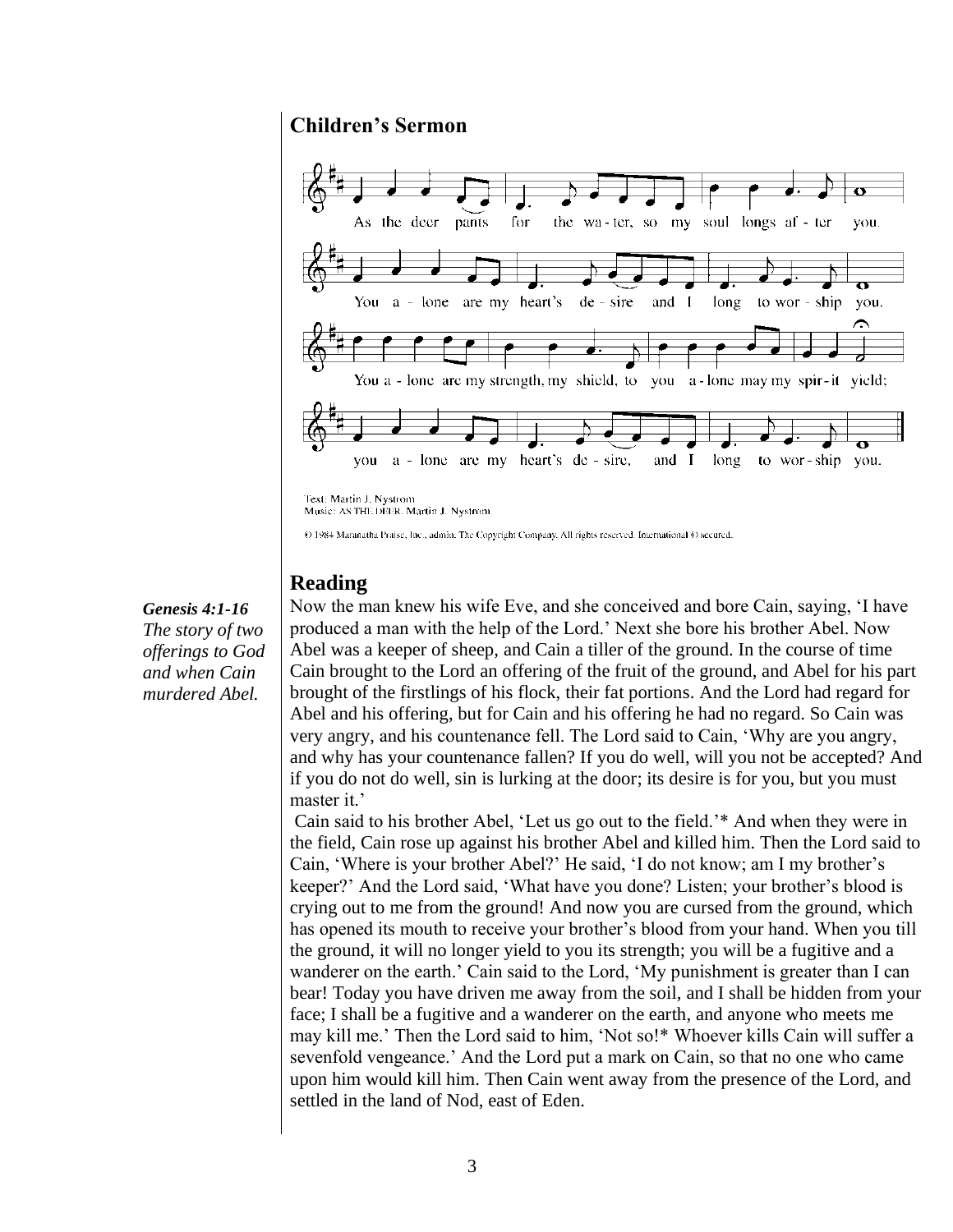- R: Word of God, Word of Life.
- **C: Thanks be to God.**

# **Gospel Verse**





Text: Psalm 119:105. Amv Grant, b. 1960 Music: THY WORD, Michael W. Smith, b. 1957

Text and music @ 1984 Word Music, Inc. (ASCAP) and Meadowereen Music Co./ Bug and Bear Music (ASCAP), admin. EMI Christian Music Publish

#### **Gospel**

- P: The Holy Gospel according to St. Matthew, the ninth chapter.
- **C: Glory to you, O Lord.**

#### *Matthew 9:35- 10.8*

*The mission of Jesus' followers is to continue the mission of Jesus himself. Here, he instructs his first disciples as to how they might proclaim the gospel through their words and deeds.*

| 35 Jesus went about all the cities and villages, teaching in their synagogues, and       |
|------------------------------------------------------------------------------------------|
| proclaiming the good news of the kingdom, and curing every disease and every             |
| sickness. $36$ When he saw the crowds, he had compassion for them, because they          |
| were harassed and helpless, like sheep without a shepherd. 37Then he said to his         |
| disciples, "The harvest is plentiful, but the laborers are few; satherefore ask the Lord |
| of the harvest to send out laborers into his harvest."                                   |

10:1Then Jesus summoned his twelve disciples and gave them authority over unclean spirits, to cast them out, and to cure every disease and every sickness. <sup>2</sup>These are the names of the twelve apostles: first, Simon, also known as Peter, and his brother Andrew; James son of Zebedee, and his brother John; 3Philip and Bartholomew; Thomas and Matthew the tax collector; James son of Alphaeus, and Thaddaeus; 4Simon the Cananaean, and Judas Iscariot, the one who betrayed him.

<sup>5</sup>These twelve Jesus sent out with the following instructions: "Go nowhere among the Gentiles, and enter no town of the Samaritans, 6but go rather to the lost sheep of the house of Israel. 7As you go, proclaim the good news, 'The kingdom of heaven has come near.'  $sCure$  the sick, raise the dead, cleanse the lepers, cast out demons. You received without payment; give without payment.

- P: The Gospel of our Lord.
- **C: Praise to you, O Christ.**

**I believe in God, the Father almighty, creator of heaven and earth.**

**The Apostles' Creed**

**I believe in Jesus Christ, God's only Son, our Lord, who was conceived by the Holy Spirit, born of the virgin Mary, suffered under Pontius Pilate, was crucified, died, and was buried;**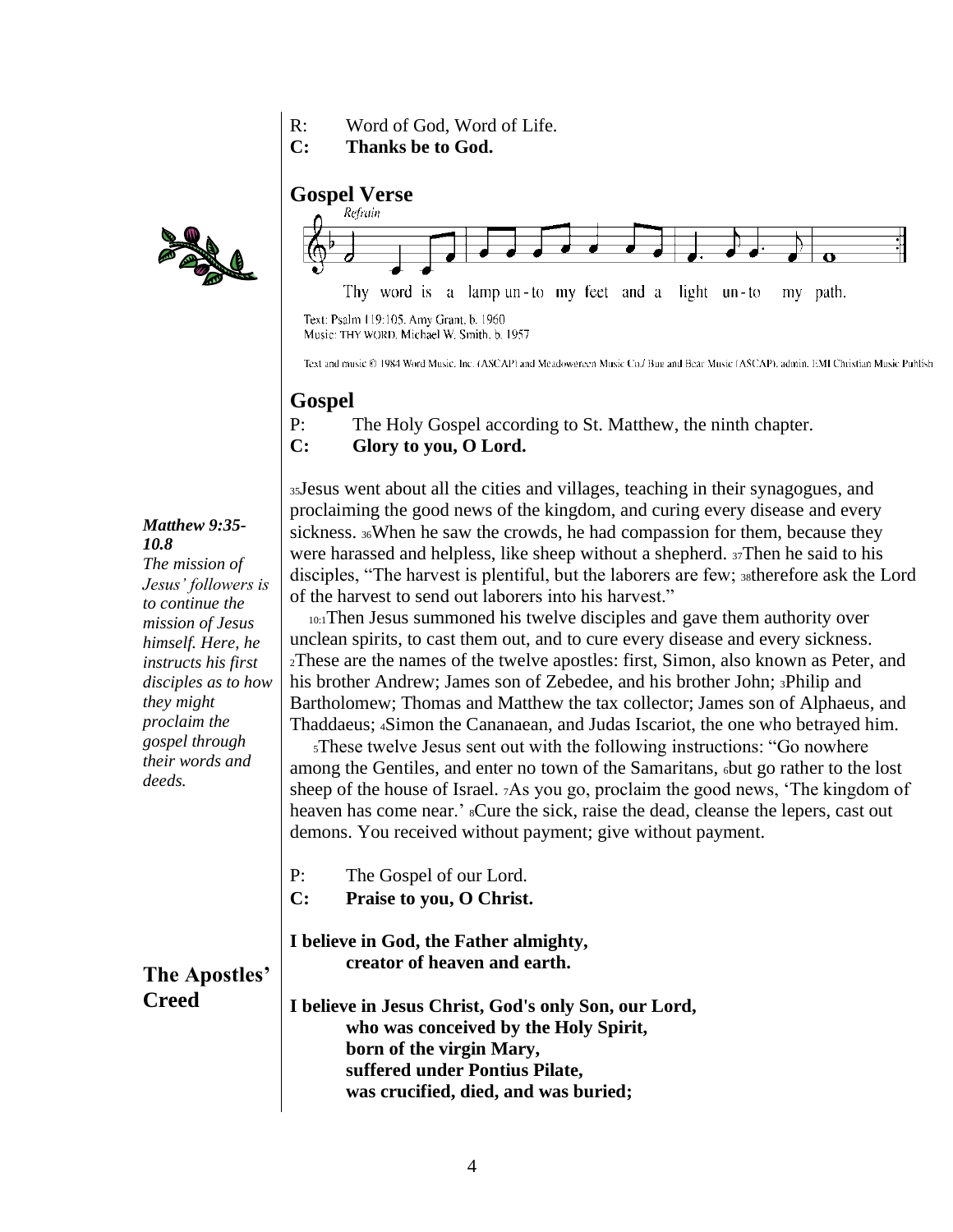**he descended to the dead.\* On the third day he rose again; he ascended into heaven, he is seated at the right hand of the Father, and he will come to judge the living and the dead. I believe in the Holy Spirit, the holy catholic church, the communion of saints, the forgiveness of sins, the resurrection of the body, and the life everlasting. Amen. Sermon** *Following the sermon, we will take a moment of silence to reflect on today's gospel message. Precious Lord, Take My Hand ELW #773* **Day**Pre - cious Lord,  $\mathbf{1}$ take my hand, lead me on, let me stand, When my pre-cious Lord,  $\overline{2}$ way grows . . drear.  $lin - ger$ near.  $\overline{3}$ When the dark - ness ap - pears and the night draws.. near, I tired, I weak,  $\rm I$ am am am worn. most. when my life is al gone,  $\cdots$ and the day and  $\ldots$ is . . . past gone, Through the storm, through the night, light. lead me on to the hear hear my call, hold my hand lest I fall. my cry, at the riv er I stand, guide my feet, hold my hand. hand, Take my pre-cious Lord, lead me home. Text: Thomas A. Dorsey, 1899-1993 PRECIOUS LORD Music: George N. Allen, 1812-1877, adapt. Thomas A. Dorsey Irregular  $\mbox{Text}$  and music  $\frak{S}$  1938, 1966<br> Unichappell Music Inc., admin. Hal Leonard Corp.

**Hymn of the**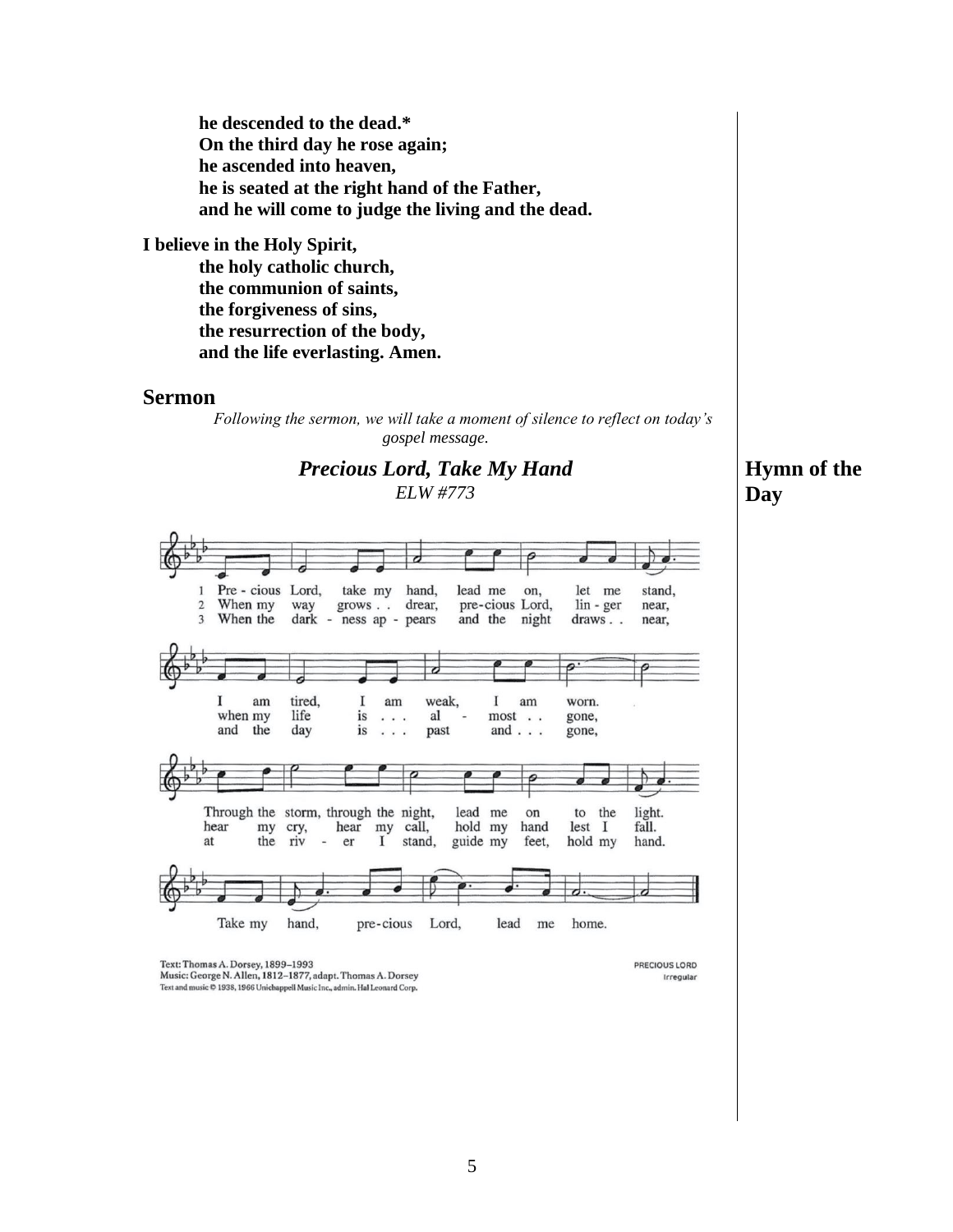#### **Offering**

Lake of the Isles Lutheran Church is supported through the generous gifts of *time, talent and treasure of our friends and members. In order to fulfill our mission and ministry, we need to receive approximately \$6,000 in offerings each week. We thank you for your support and partnership in the proclamation of the good news.*

#### *God of Mercy, God of Grace*

*Henry Francis Lyte / Jerry F. Davidson*

*God of mercy, God of grace, Show the brightness of Thy face; Shine upon us, Savior, shine, Fill Thy Church with light divine; And Thy saving health extend Unto earth's remotest end. Let the people praise Thee, Lord! Be by all that live adored; Let the nations shout and sing Glory to their Savior King, Let all be below, above, One in joy, and light and love.*



**Anthem**





Text and music 40 1978 Integrity's Hosamua! Music (ASCAP). All rights reserved. International 03 secured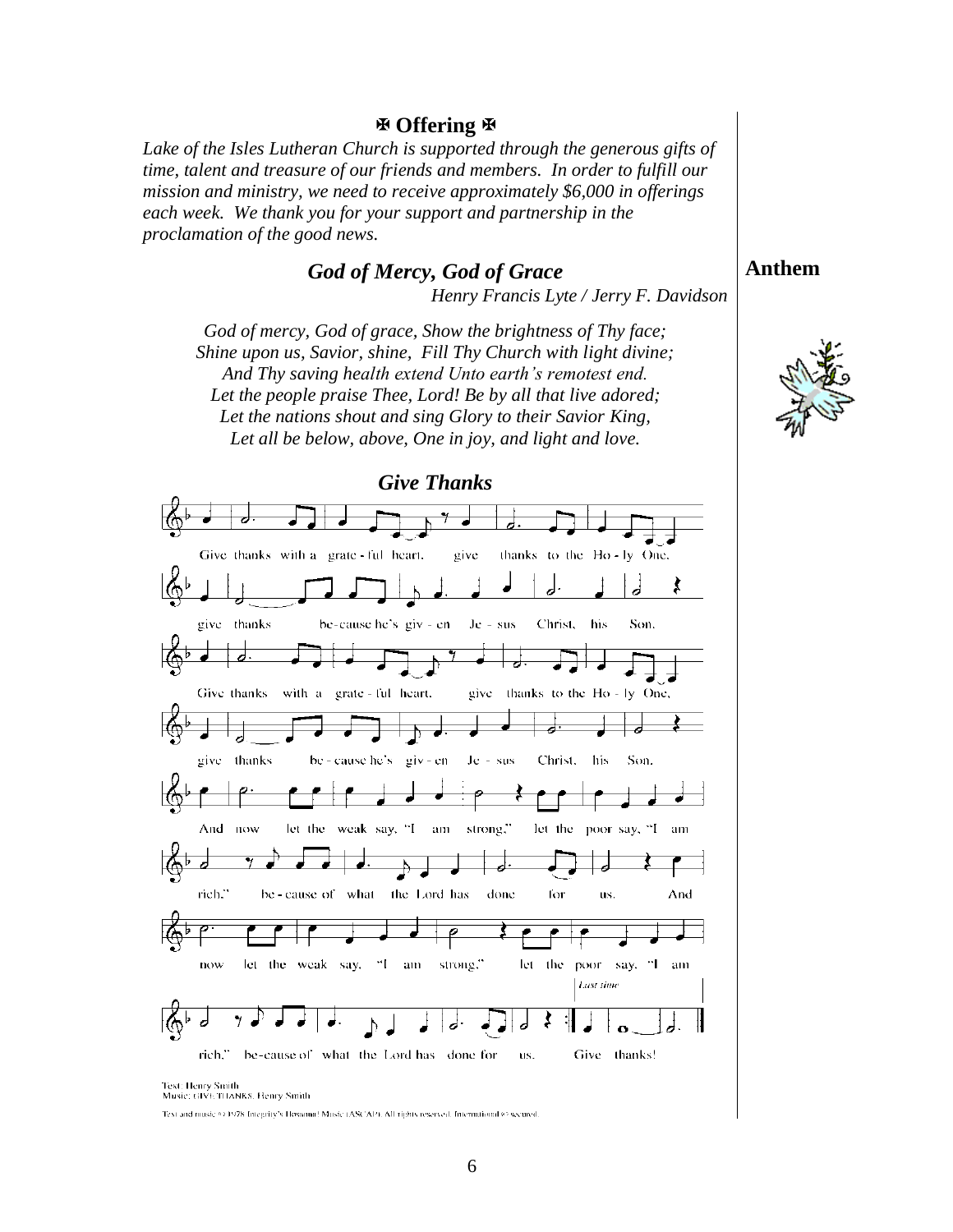A: God of goodness and growth, all creation is yours, and your faithfulness is as firm as the heavens. Water and word, wine and bread: these are signs of your abundant grace. Nourish us through these gifts, that we might proclaim your steadfast love in our communities and in the world, through Jesus Christ, our strength and our song. **Amen.**

#### **Prayers of the Church**

P: Called into unity with one another and the whole creation, let us pray for our shared world.

*A brief silence.*

- A: Holy One, you bring us together and call us your own. Bless.… Lord, in your mercy,
- **C: hear our prayer.**
- P: Into your hands, God of abundant grace, we commend all of whom we pray, trusting in your mercy, through Jesus Christ, our Savior.
- C: **Amen.**

#### **Lord's Prayer**

C: **Our Father in heaven, hallowed be your name, your kingdom come, your will be done, on earth as in heaven. Give us today our daily bread. Forgive us our sins as we forgive those who sin against us. Save us from the time of trial and deliver us from evil. For the kingdom, the power, and the glory are yours, now and forever. Amen.**

#### **图 SENDING 图**

*We receive the blessing of God and leave in peace, Sent out to live the way of Jesus for the sake of the world God loves.*



## **Offertory Prayer**

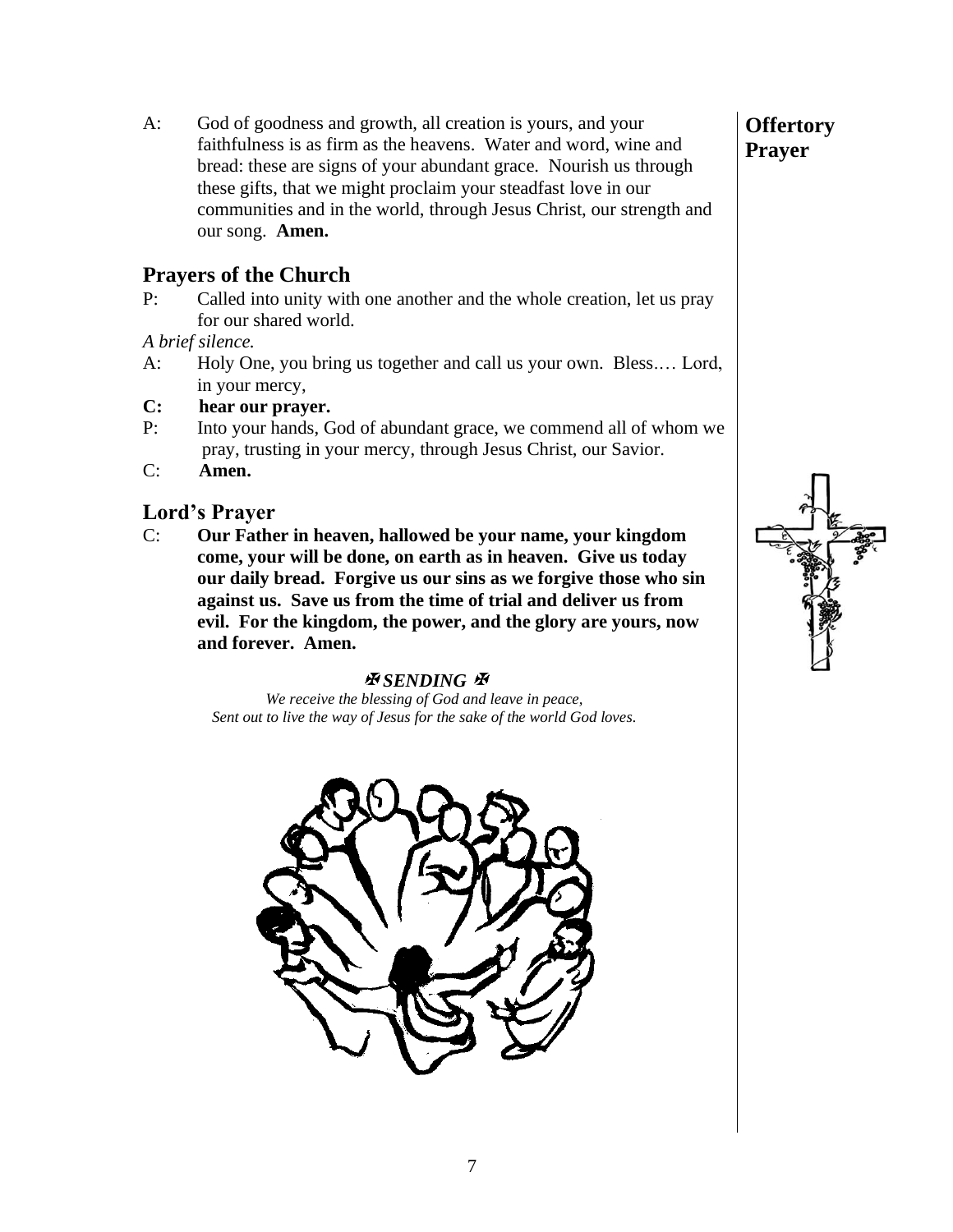#### *Rise Up, O Saints of God* **Sending Hymn** *ELW #669*  $\mathbf{I}$ Rise up,  $\theta$ saints of God! From vain  $am - bi - tions$ turn: saints of God!  $\overline{\mathcal{L}}$ Speak out,  $\Omega$  $De$ spair en - gulfs earth's frame; 3 Rise up,  $\theta$ saints of God! The king-dom's task cm bracc: a - tion cries in  $\Delta$ Give heed, O saints of God!  $Cre$ pain; 5 Com - mit your hearts to seek the paths which Christ has trod: Christ rose tri - um-phant that your hearts with no - bler zeal might burn. **as** heirs of God's bap - tis - mal grace, the word of hope pro-claim. re dress sin's cru - el con - se-quence; give jus - tice larg - er place. stretch forth your hand of heal-ing now, with love the weak sus-tain. O saints of God! and, quick-ened by the Spir-it's pow'r, rise up, Text: Norman O. Forness, b. 1936 Music: FESTAL SONG, William H. Walter. 1825-1893 Text © Norman O. Forness, admin. Augsburg Fortress Duplication in any form prohibited without permission or valid license from copyright administrator. **Benediction** P: The Lord bless you and keep you. The Lord make his face shine upon you and be gracious to you. The Lord look upon you with favor and  $+$  give you peace. **C: Amen. Announcements Dismissal** P: Go in peace. Live in love, as Christ loved us. **C: Thanks be to God. Postlude** *Durch Adams Fall ist ganz verderbt (Through Adam's fall are wholly ruined), BWV 637 Johann Sebastian Bach (1685-1750)* Based on the 1524 hymn *by Lazarus Spengler* (stanza 1 of 7): *When Adam fell, the frame entire Durch Adams Fall ist ganz verderbt Of nature was infected; menschlich Natur und Wesen, dasselb Gift ist auf uns errebt,*

*The source, whence came the poison dire, Was not to be corrected: The lust accursed, indulged at first, Brought death as its production; But God's free grace hath saved our race From misery and destruction*

*daß wir nicht mocht'n genesen ohn' Gottes Trost, der uns erlöst hat von dem großen Schaden, darein die Schlang Eva bezwang, Gotts Zorn auf sich zu laden.*

*Bulletin liturgy and hymnody reprinted under CCLI license #1821244 and or OneLicense.net #A-704053*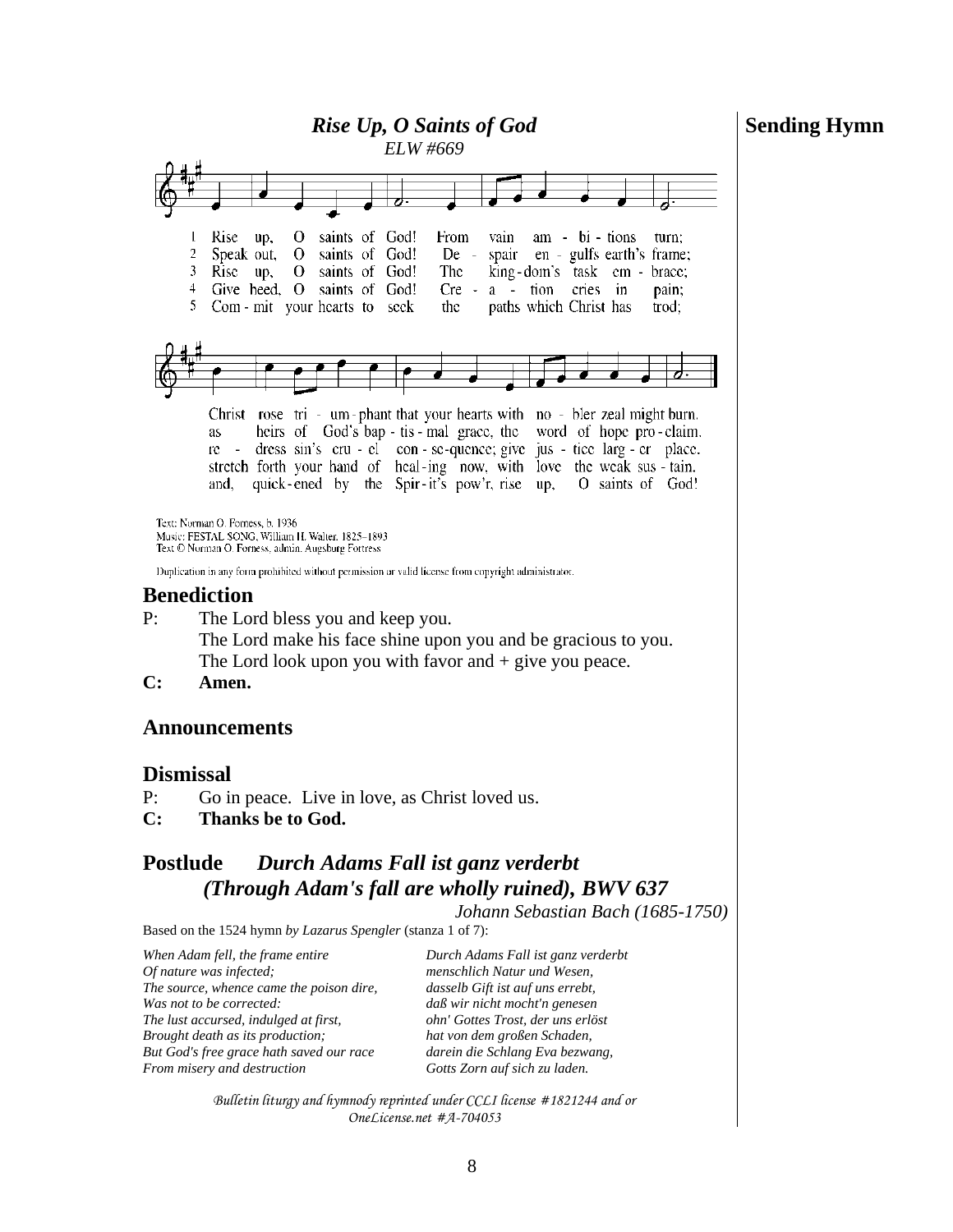#### **WELCOME**

We thank you for celebrating the love of Jesus Christ with us this week, and we invite you back again—for prayer and worship and to any of the events our congregation has scheduled. We hope the message of God's grace will guide and strengthen you as you grow in love and faith in your daily life.

| <b>YOUR WORSHIP</b><br><b>LEADERS TODAY</b> | Pastor<br>Organist<br>Reader                                                                   | Rev. Dr. Arden D. Haug<br>Dr. Kris Rizzotto<br>Steve Hoyt                                        |
|---------------------------------------------|------------------------------------------------------------------------------------------------|--------------------------------------------------------------------------------------------------|
| <b>CHURCH OFFICERS</b>                      | President<br><b>Vice President</b><br>Treasurer<br>Secretary                                   | Chanda Olson<br>Jennifer Cook<br>Ross Bartels<br>Jon Sprain                                      |
| <b>STAFF</b>                                | <b>Children's Ministry Director</b><br>Seminarian<br>Office Manager<br>Caretakers<br>Custodian | Diane LaMere<br>Al Aakre<br>Linda Nelson<br>Sarah and Trevor Skorburg<br><b>Fernando Fierros</b> |

\_\_\_\_\_\_\_\_\_\_\_\_\_\_\_\_\_\_\_\_\_\_\_\_\_\_\_\_\_\_\_\_\_\_\_\_\_\_\_\_\_\_\_\_\_\_\_\_\_\_\_\_\_\_\_\_\_\_\_\_\_\_\_\_\_\_\_\_\_\_\_\_\_\_\_\_\_\_\_\_\_\_\_\_\_\_\_\_

# *ANNOUNCEMENTS*

\_\_\_\_\_\_\_\_\_\_\_\_\_\_\_\_\_\_\_\_\_\_\_\_\_\_\_\_\_\_\_\_\_\_\_\_\_\_\_\_\_\_\_\_\_\_\_\_\_\_\_\_\_\_\_\_\_\_\_\_\_\_\_\_\_\_\_\_\_\_\_\_\_\_\_\_\_\_\_\_\_\_\_\_\_\_\_\_\_\_\_\_\_

# **PRAYER LIST**



Please keep the following friends & members of our community of faith in your prayers of

thanksgiving or for comfort, peace, and healing: **Mary Sabatke, Gary Olson,** father of Lars Olson; **Sam Pederson**, nephew of Jennifer Cook; **Sam Brown**, child of Liz and Mike Brown; **Jim Peterson**, brother-in-law of Rick and Suzanne Pepin**; Bruce Payne and Mike Payne**, cousins of Michelle McCreery; **Mary McCarthy**, friend of Nancy McCutcheon; **Lynn Williamson**, family of Bruce and Carol Kuehn; **Heluza Ramos**, grandmother of Rebecca Morell, **Deb Benson**, mother of Kayla Hoel; **Trevor Daniel**, prayer request by Cheri Moe.

*\_\_\_\_\_\_\_\_\_\_\_\_\_\_\_\_\_\_\_\_\_\_\_\_\_\_\_\_\_\_\_\_\_\_\_\_*

# *<u>\*HARRY</u>\*!*

*\_\_\_\_\_\_\_\_\_\_\_\_\_\_\_\_\_\_\_\_\_\_\_\_\_\_\_\_\_\_\_\_\_\_\_\_\_\_*

*Stephanie Amann 6.17 Janet Stewart 6.18*

*Jon Sprain 6.15 Mary Ann Lisk 6.16 Alexander Skold 6.17*

**Loved Ones In The Military** Please keep all the members and families of the military in your prayers of thanksgiving and protection.